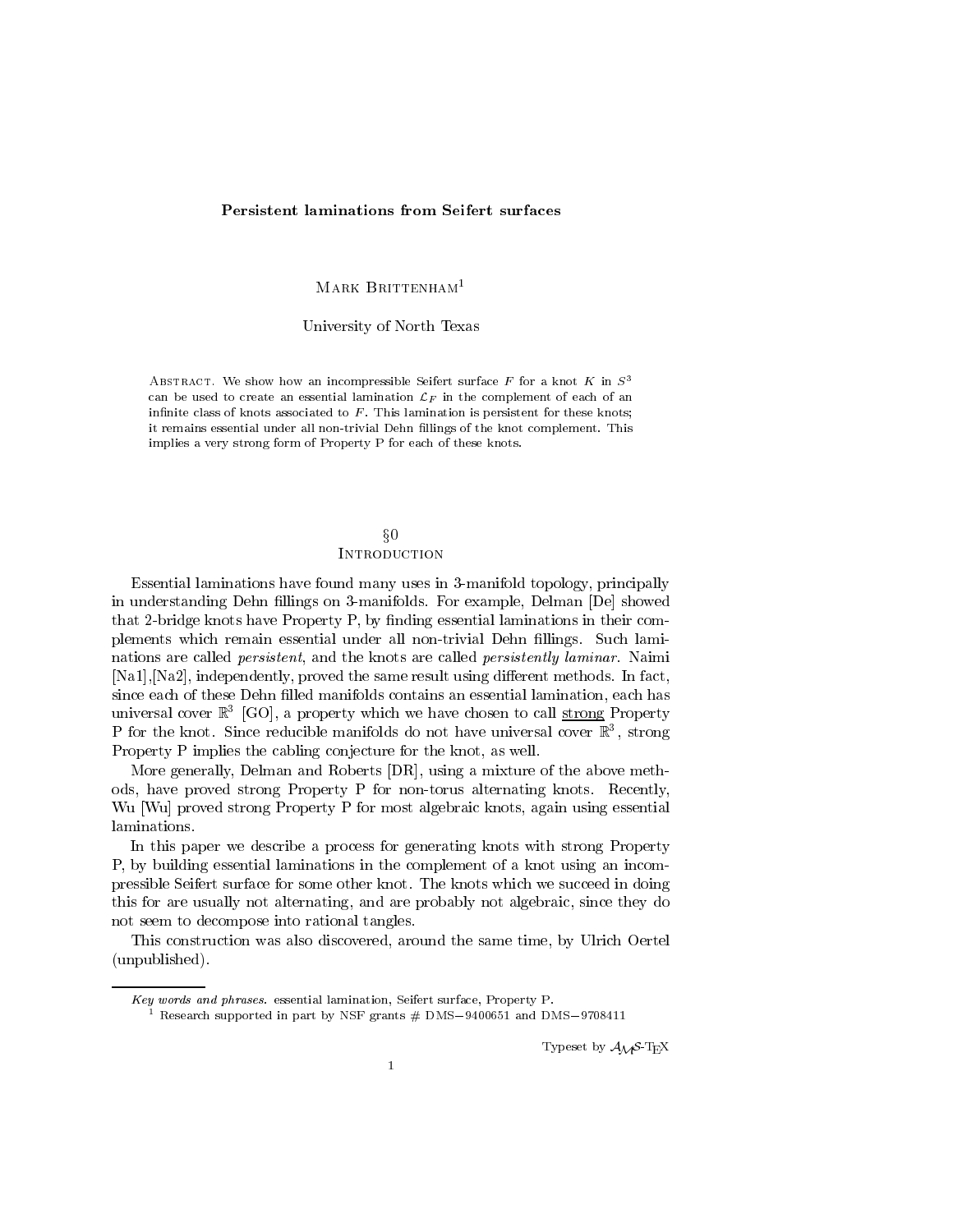# $\S1$ THE MOTIVATING EXAMPLE

The reader is referred to [R] for background in knot theory and Dehn surgery. Many of the basic concepts about essential laminations and branched surfaces may be found in [GO].

The genesis of the constructions we give here is an example due to Ulrich Oertel [Oe1], which was analyzed, from the point of view of tangles, in [Br1]. There a branched surface B was constructed in the complement of a certain tangle  $T_0$ , in the 3-ball  $B$  ;  $B$  carried a lamination  ${\cal L}$  which was essential in the complement of any knot obtained by tangle sum with  $T_0$  (see Figure 1) Further, the lamination remained essential after non-trivial Dehn surgery along any of the knots so constructed.



This lamination and branched surface are, as we shall see, the simplest of a long list of laminations and branched surfaces, that can be associated to any incompressible Seifert surface for a knot. They come, in fact, from applying our construction to a 2-disk spanning the unknot. We start with this example, in order to motivate the general construction.



We can obtain one view of Oertel's branched surface  $B$  by starting with a 2-disk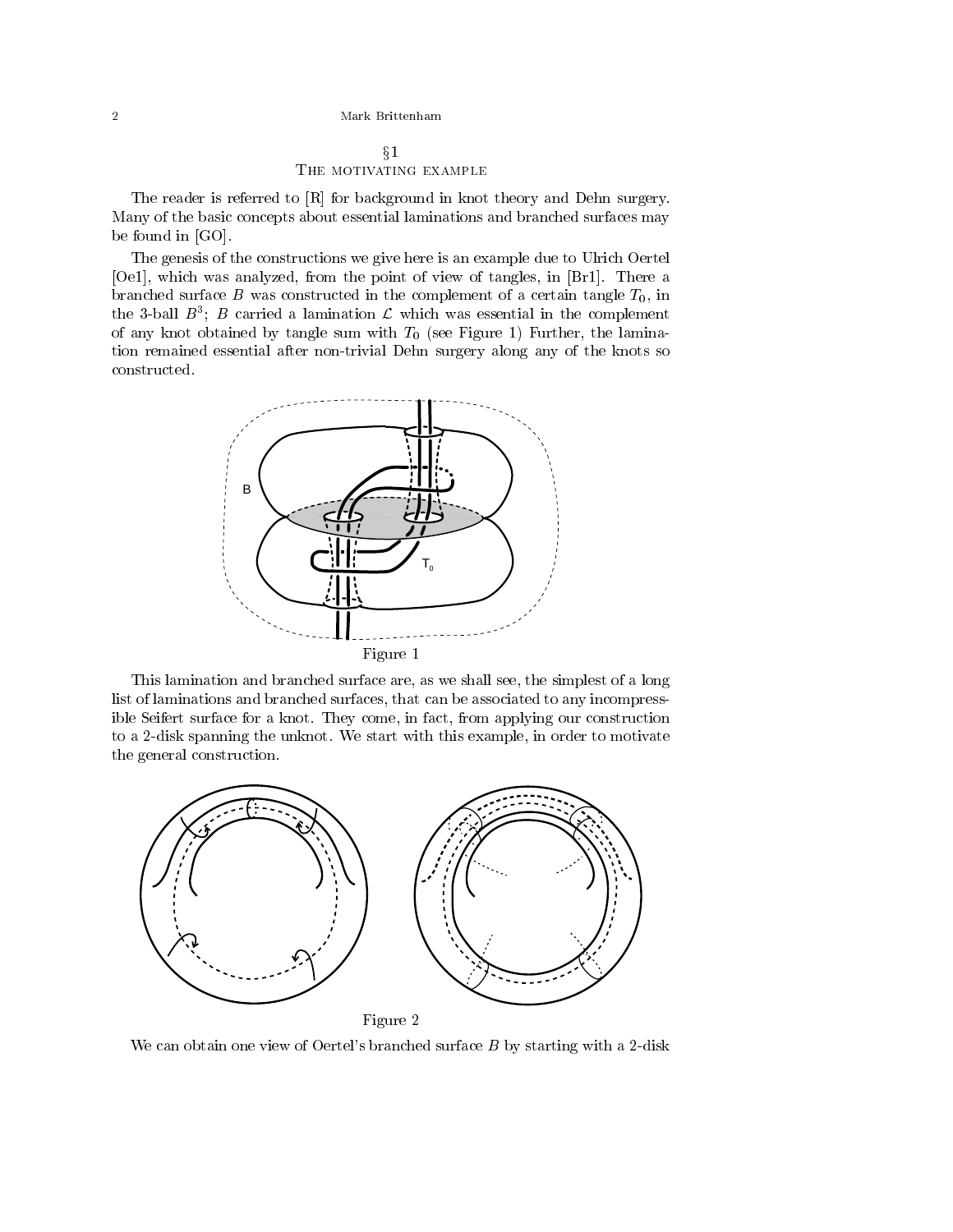D spanning the unknot, gluing a tube to it, and then gluing the boundary of the resulting punctured torus onto the punctured torus, in so doing creating a branch curve which runs over the tube (see Figure 2). The reader is invited to verify that the resulting branched surface is isotopic to the one in Figure 1, although this is not really central to what follows. If we then string a pair of arcs through both the tube we added to  $D$  and the tube created when we glued the branched surface together (Figure 3), and then complete the pair of arcs to a knot  $K$  in any way that avoids the branched surface and the two tubes (i.e., the two compressing disks for the tubes), then it is not hard to see [Br1] that the branched surface B is essential in the complement of the knot. Furthermore, since the boundaries of two compressing disks of  $\partial_h N(B)$  in  $S^3$  are not isotopic in  $\partial_h N(B)$  - they live on different components - and each compressing disk intersects our knot exactly once, it follows, primarily from Menasco's criterion [Me], that our branched surface remains essential after any non-trivial Dehn surgery along the knot  $K$  [Br1]. The knot we have chosen to picture here is in fact the twist knot  $6<sub>1</sub>$ , as the reader can verify.



The fact that we will exploit to find our more general construction is that the construction of  $B$  did not really use the topology of the disk  $D$  (or lack of it); it was constructed from D by alterations taking place only in a neighborhood of the boundary of  $D$ . We can therefore apply the same construction to any surface  $F$ with boundary in the 3-sphere, i.e., to any Seifert surface F for a knot  $K=\partial F$  in the 3-sphere. (The construction can be applied to non-orientable surfaces as well, although conditions which guarantee that the resulting laminations are persistent are somewhat harder to quantify; see  $[\text{Br2}]$ .) What we shall see is that if this process is applied to an incompressible Seifert surface for a knot, the lamination we create is persistent for any knot that we construct in the same manner as above.

# $\S 2$ THE CONSTRUCTIONS

The construction is completely analogous to the one pictured in Figure 2; we simply forget that we can see the entire disk  $D$  and focus on a neighborhood of its boundary. Given a Seifert surface  $F$  for a knot  $K$ , a neighborhood of its boundary is an annulus; if we attach a tube to this annulus, running parallel to half of the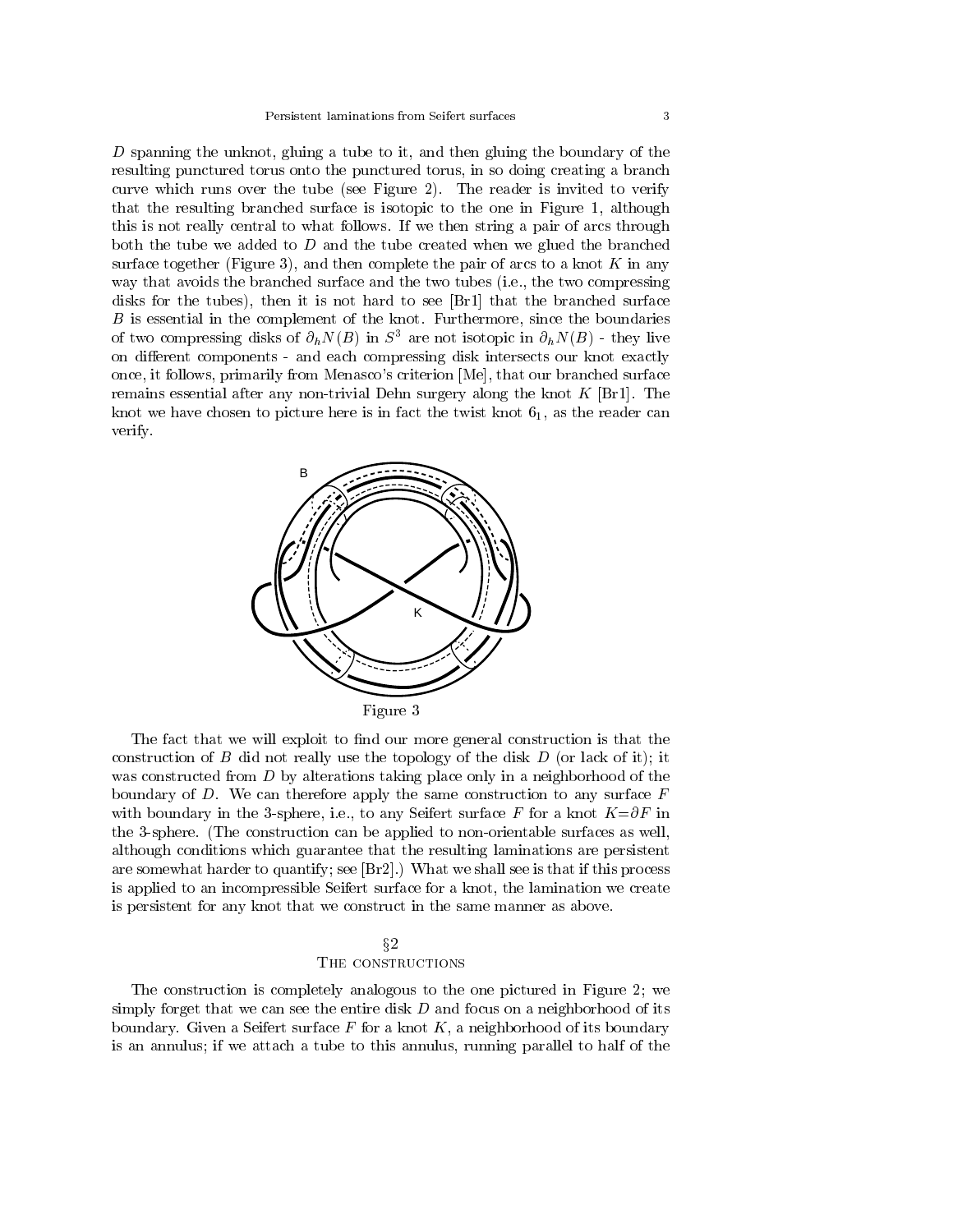knot  $K$ , and then glue the boundary of  $F$  (i.e., the knot  $K$ ) to a curve running over the tube, and otherwise following the other half of the knot  $K$ , we get a branched surface  $B_F$ ; see Figure 4. There are actually two ways to do this gluing, to get a branched surface; we choose the one which makes  $B_F$  transversely orientable, as in the figure. The horizontal boundary of  $B_F$  then splits into a positive part, which we will call  $\partial_+$ , and a negative part  $\partial_-$ . This branched surface has a single branch curve  $\gamma$ , which has no self-intersections, and so it is easy to build a ' $\beta$ -measured' lamination  $\mathcal L$  carried by  $B_F$  with full support (see [Br1] or [Ro]).





To understand what will happen next, we need a good picture of what the complement of a neighborhood of  $B_F$ ,  $M_B = S^3\int N(B_F)$ , looks like. Let  $M_K =$  $S^3\in N(K)$ . The idea is to think of the modifications described above as taking place in the solid torus heighborhood  $N(K)$  of K in  $S^2$ , so that  $M_B\cap M_K =$  $M_K\in N(F) = M_F$ . M<sub>F</sub> can be thought of as a sutured manifold, with an annular suture A separating two copies of F, which we will call  $F_+$  and  $F_-$ . The Seifert surface F is incompressible precisely when  $F_+$  and  $F_-$  are incompressible in  $M_F$ .



To understand  $M_B$ , it therefore suffices to understand what  $N(K)\in N(B)$  =  $M_B\cap N(K) = N$  looks like. This is a sutured manifold, with two sutures, one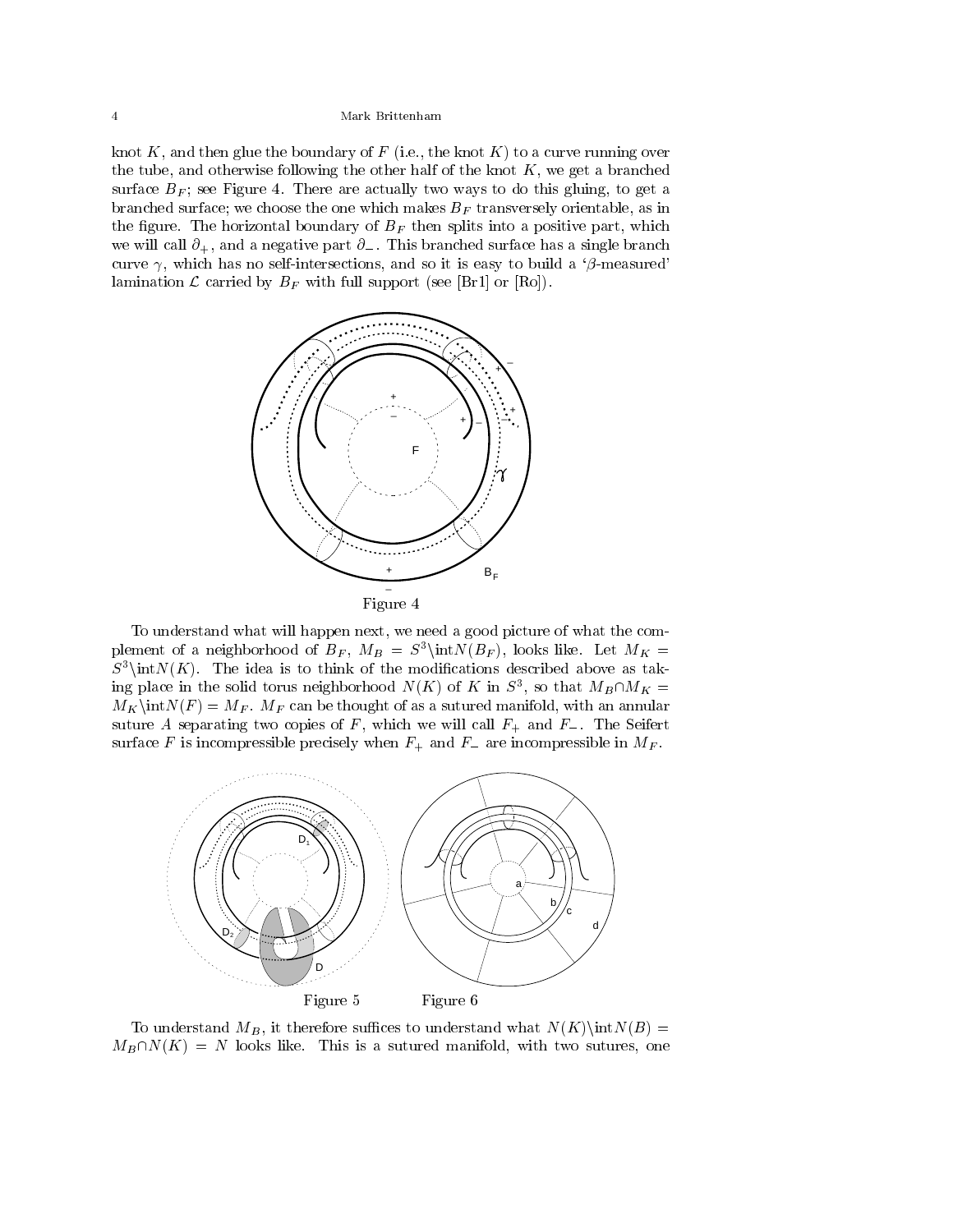$(A_1)$  being the vertical boundary  $\partial_v N(B_F)$ , and the other  $(A_2)$  being the annulus  $\partial N(K)\in N(B)$  (see Figure 5). By inspection, the complement of the two sutures in  $\partial N$  is a pair of twice-punctured tori; they are each built from  $(B_F \cap N(K))\setminus \gamma$ , which is a 4-punctured sphere (Figure 6), by gluing pairs of boundary circles together  $(b)$ to c for the one from  $\partial_+$ , c to d for the one from  $\partial_-$ ). We will call these two  $\partial$ -components  $B_+$  and  $B_-$ . Each of these punctured tori is compressible in N, via the meridian disks  $D_1, D_2$  in our two tubes (Figure 5).

Compressing  $\partial N$  along both of these disks yields a new sutured manifold  $N_0$ , with the same set of sutures, whose new positive and negative boundaries are annuli.  $\partial N_0$ is therefore a torus, and so, since  $N_0$  is contained in  $S^3$  and has connected boundary,  $N_0$  is irreducible; a reducing 2-sphere must separate boundary components. But  $\partial N_0$  is still compressible; there is a disk D whose boundary meets each suture in a single essential arc (Figure 5). Therefore,  $N_0$  is a solid torus. In particular, because <sup>D</sup> hits each suture exactly once, N0 is <sup>a</sup> product sutured manifold (annulus)-I . Therefore, N is this product sutured manifold with two 1-handles attached, one to the positive boundary and one to the negative boundary. Consequently,

 $M_{B} = M_{F} U N = M_{F} U ($  annulus)  $\lambda I U (2)$  one-handles))  $= M_{F} U (2)$  one-handles)



Therefore,  $M_B = M_F$  with two (3-dimensional) one-handles attached, one having both ends on  $F_+$ , the other having both ends on  $F_-$ .  $\partial_h N(B)$  then consists of the surfaces  $F_+$  and  $F_-$ , each with a tube attached (increasing their genera by one). It has two obvious compressing disks, namely, the meridian disks of the two 1-handles. So  $D_F$  is not essential in S<sup>-</sup>. To kill these compressing disks, we will remove a knot  $K'$  from  $M_B$  which intersects each of these disks exactly once (Figure 7). In other words, we will think of  $B_F$  instead as a branched surface in  $S^3\int K'(K')=M_{K'}$ . But now we shall easily see that if  $F$  is an incompressible Seifert surface for  $K$ , then  $B_F$  is an essential branched surface in  $M_{K'}$ , and remains essential after every non-trivial Dehn filling along K'. In other words,  $B_F$  is persistent for K'.

**Proposition.** The branched surface  $B_F$  is essential in the complement of any knot  $K'$  build as above.

Most of the arguments are identical to the proofs from [Br1]. To show that  $B_F$ is essential in  $M_{K'}$ , we need to know six things: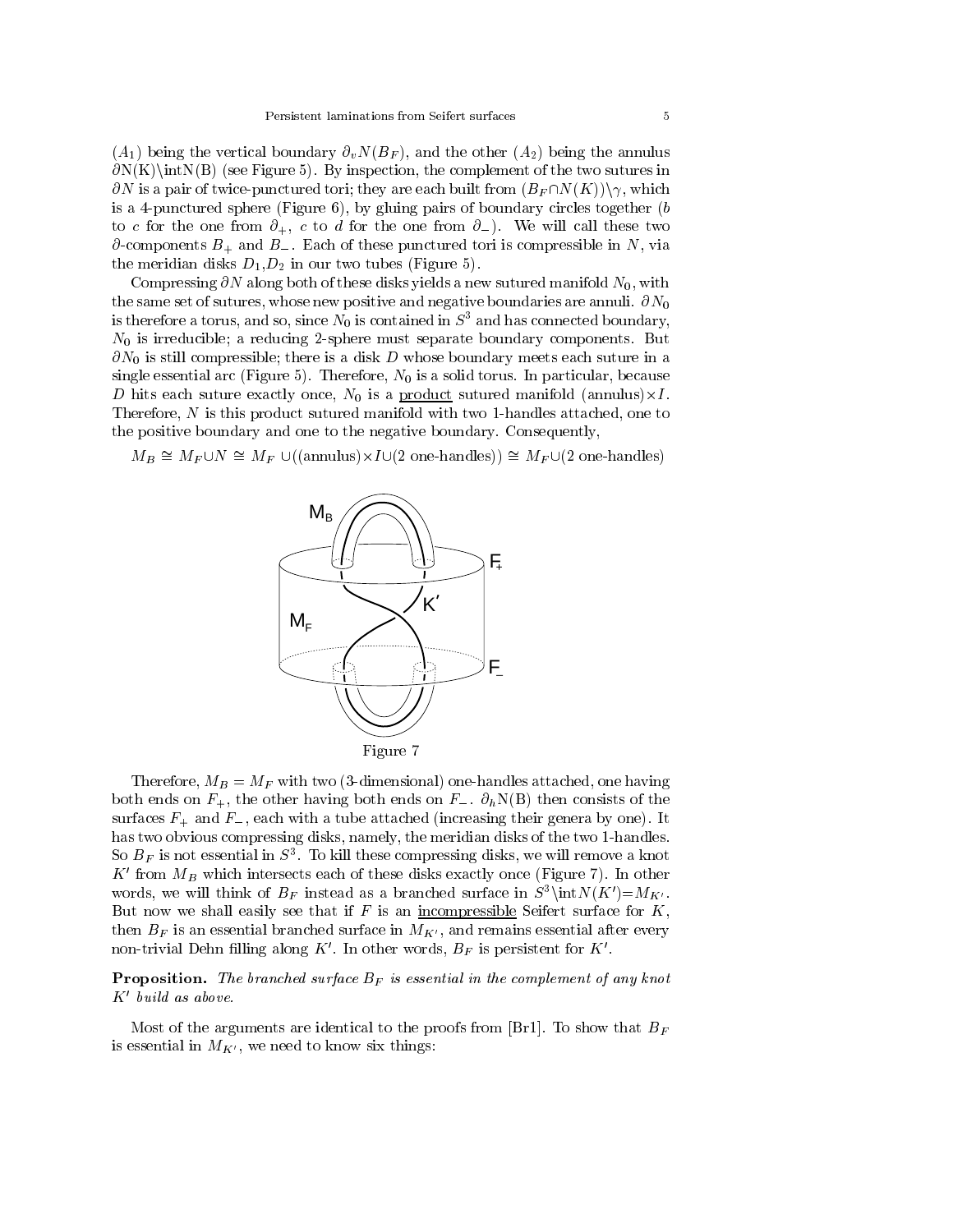(1)  $B_F$  carries a lamination with full support.

This follows, as in [Br1] or [Ro], because the branch curve of  $B_F$  does not intersect itself.

(2)  $B_F$  does not carry a 2-sphere, and  $B$  has no disks of contact.

This is because, as in [Br1],  $B_F$  has only one sector;  $B_F \gamma$  is connected. Consequently, the branch equations [Oe2] for any surface carried by  $B<sub>F</sub>$ , or surface of contact for  $B_F$ , will be  $a = a + a$  or  $a = a + a + 1$ , which have no positive solutions. In particular,  $B_F$  carries no closed surfaces.

(3)  $B_F$  does not carry a compressible torus.

This follows for the same reason as (2).

(4)  $M_0 = M_{K'}\int (N(B_F))$  does not have any monogons.

This follows from the fact that  $B_F$  is transversely orientable; the boundary of a monogon traces out a transverse orientation reversing loop.

 $(5)$   $M_0$  is irreducible.

This is because  $\partial(S^3\int(N(B_F))) = \partial N(B_F)$  is connected, so  $S^3\int(N(B_F))$ is irreducible. Therefore, any reducing 2-sphere in  $M_0\subset S^3\int (N(B_F))$  bounds a 3-ball  $B^+$  in  $S^+$  (interface), which therefore contains  $K$  . But then  $K^-$  would be null-homotopic in  $M_0$ , which is impossible since it has non-zero intersection number with each of the two compressing disks  $D_1, D_2$ .



(6) The horizontal boundary  $\partial_h N(B_F)$  of  $B_F$  is incompressible in  $M_0$ .<br>Suppose D is a compressing disk for  $\partial_h N(B_F)$  in  $M_0$ ; in particular,  $D\cap K' = \emptyset$ . Consider  $D \cap D_1$ . This intersection consists of a finite number of circles and arcs.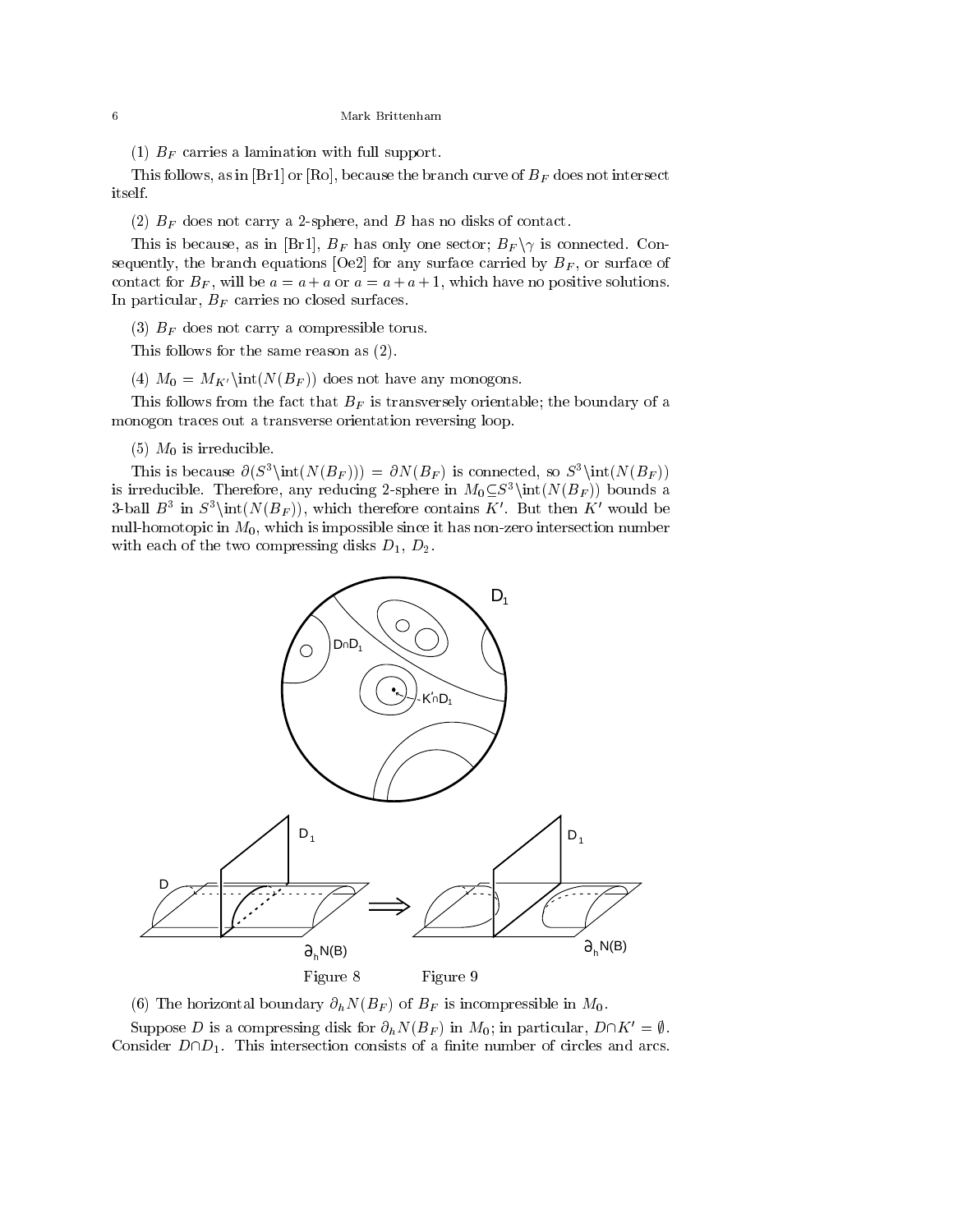The circles come in two types; those which cut off a disk in  $D_1$  which contains the intersection of  $K'$  with  $D_1$ , and those which don't (see Figure 8). We can remove the circles whose disks don't meet  $K'$  by a standard disk-swapping argument. The arcs of intersection can be removed by choosing an outermost arc, and using the disk it cuts off from  $D_1$  to surger D into two disks (see Figure 9). At least one of these is still a compressing disk for  $\partial_h N(B_F)$ . That disk has fewer arcs of intersection with  $D_1$ , so continuing with that disk will eventually lead to one with no arcs.

This leaves the circles of intersection which surround the point  $K' \cap D_1$ . But the innermost such circle cuts off a disk in  $D$ , which, together with the disk in  $D_1$  it cuts off, produces a 2-sphere which intersects  $K'$  exactly once. This is impossible, however, in  $S^3$ .

Therefore, we may assume that  $D$  misses  $D_1$ , and therefore, by symmetry, that it misses  $D_2$ , as well. This means, then that we can push D out of the two onehandles that were glued onto  $M_F$  to create  $M_B$ . In particular, we may think of  $\partial D$  as living in  $F_+$  or  $F_-$  (say,  $F_+$ ). But since  $F_+$  is incompressible in  $M_F$ ,  $\partial D$ bounds a disk D' in  $F_+$ . In particular,  $D \cup D'$  bounds a 3-ball in  $M_F$  (since  $M_F$ is irreducible), so  $D$  separates  $M_F$ . If  $D'$  misses the ends of the one-handle that we glued to  $F_+$ , then D' is contained in  $\partial_h N(B_F)$ , a contradiction. One the other hand, if  $D'$  does contain one or both of these disks, then  $D$  separates one or both of these disks from both of the disks where the other one-handle was glued to  $F_{-}$ (see Figure 10). But K' contains a pair of arcs running from the disks on  $F_{+}$  to the disks on  $F_{-}$ ; if they ran from  $F_{+}$  to  $F_{+}$ , and from  $F_{-}$  to  $F_{-}$ , then K' would be a link instead of a knot. So at least one of these arcs must intersect  $D$ , since  $D$  is separating. But this is also a contradiction.

Therefore,  $B_F$  is an essential branched surface in  $M_{K'}$ .  $\Box$ 



**PERSISTENCE** 

The two disks  $D_1$  and  $D_2$  also allow us to show that  $B_F$  remains essential after every non-trivial Dehn surgery along  $K'$ . The only properties which do not immediately hold after Dehn surgery are (5) and (6), because (for (4))  $B_F$  re-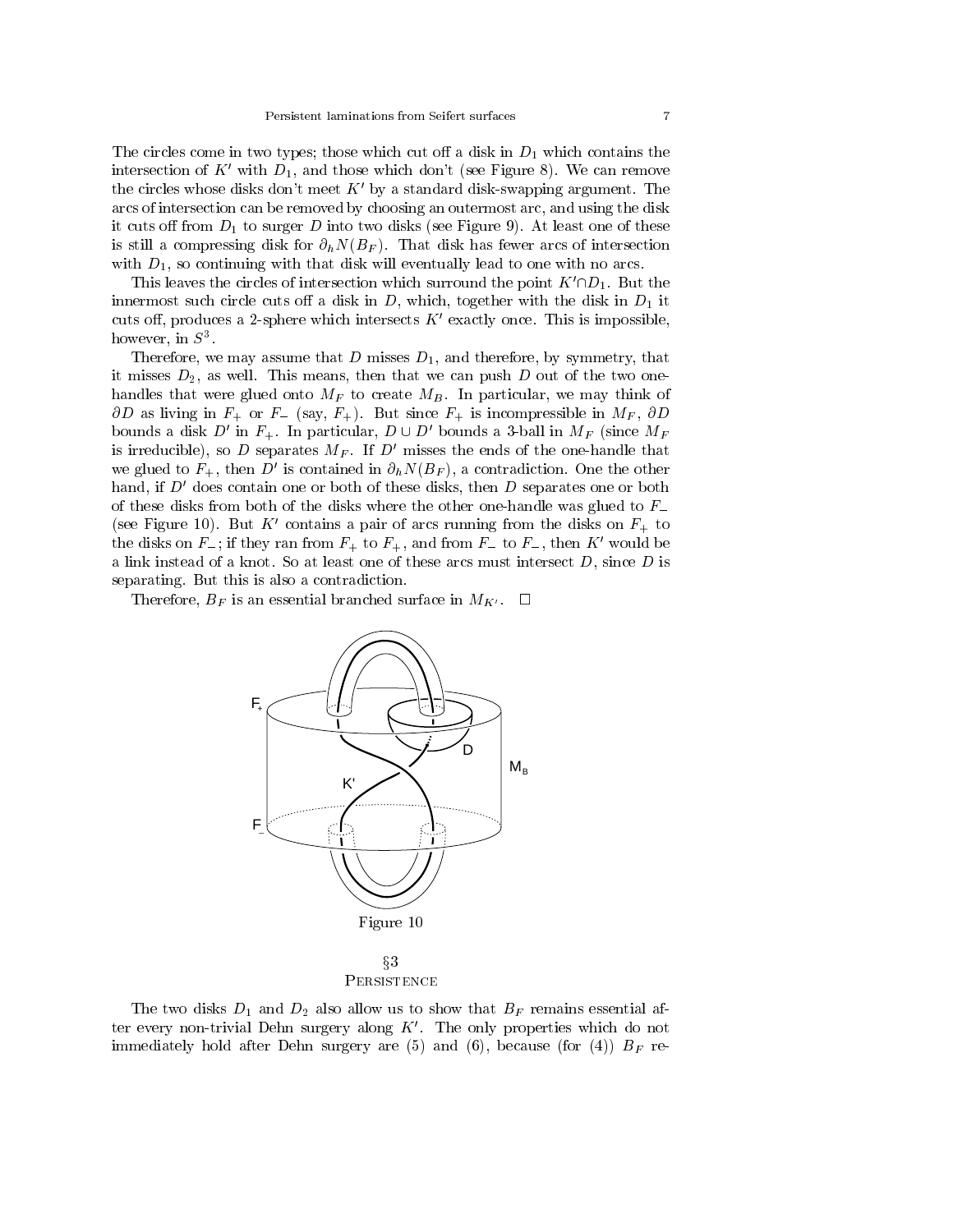mains transversely orientable, and for all of the other properties,  $N(B_F)$  has not changed, only where it is embedded has, and so our previous proofs go through without change. Because  $\partial D_1$  and  $\partial D_2$  are not isotopic in  $\partial_h N(B_F)$  (they live on distinct components), an argument due to Menasco [Me] shows that  $\partial_h N(B_F)$ remains incompressible afrer non-trivial Dehn surgery along  $K'$ . It remains to show that  $M_{K'}(p/q)\in(N(B_F)) = M_{(p,q)}$  is irreducible for all  $p/q \neq 1/0$ . Again, this argument is essentially the same as that given in [Br1].

Suppose S is a reducing 2-sphere for  $M_{(p,q)}$ . We may assume that S intersects (transversely) the core  $\gamma$  of the solid torus glued onto  $M_{K'}$ , in the fewest number of points. It is then standard that  $S\int(N(\gamma)) = S'$  is an incompressible and  $\partial$ -incompressible surface in  $M_{(p,q)}\in M_{K'}\infty$   $\int_{K'}\int_{K}N(B_F) = M_2$ . The curves  $S' \cap \partial N(\gamma)$  are parallel curves of slope  $p/q$  on  $\partial N(K') \subseteq \partial M_2$ .

The disks  $D_1$ ,  $D_2$  meet  $M_2$  in annuli  $A_1$ ,  $A_2$ . Consider  $S' \cap A_i$ ; it consists of circles and arcs. Trivial circles of intersection can be removed by isotopy. The arcs of intersection cannot meet the boundary component of  $A_i$  coming from  $\partial_h N(B_F)$ , since S misses  $\partial M_{(p,q)}$ . These arcs of intersection are therefore boundary parallel in  $A_i$ , and so can also be removed by isotopy, since S' is  $\partial$ -incompressible. After these isotopies, S' misses the boundary of  $A_i$ . If  $\partial S' \neq \emptyset$ , then  $\partial S' \subset \partial N(K')$  misses a loop in  $\partial N(\gamma)$  which represents a meridian of K', namely  $A_i \cap \partial N(\gamma)$ , and hence consists of meridional loops. So  $p/q = 1/0$ , a contradiction.

Therefore  $\partial S' = \emptyset$ , in particular,  $S' = S \subseteq M_2 \subseteq M_B$ . But since  $M_B$  is irreducible, S bounds a 3-ball in  $M_B$ . This 3-ball must intersect, hence contain,  $K'$ , since otherwise it is a 3-ball in  $M(p,q)$ . But this implies that K' is null-homotopic in  $M_B$ , which is impossible since it intersects the disk  $D_1$  exactly once. So the reducing sphere S cannot exist;  $M_{(p,q)}$  is irreducible.

 $x + 1 = 1$ BUILDING THE KNOT  $K^{\prime}$ , without building  $B_F$ 



The knots  $K'$  obtained by this construction can be readily visualized directly from a picture of the incompressible Seifert surface  $F$  of a knot  $K$ , without constructing  $B_F$ . The knots K' consist of two arcs running through the 1-handles of  $S^3\backslash N(B_F)$ , together with two arcs in  $M_F$  running between these disks on  $F_+$  and F where the two one-handles were attached. Referring to Figures 3 and 11, the two arcs in the one-handle can be thought of as a pair of subarcs parallel to arcs of K, which then pass over and under one another at their ends. The ends then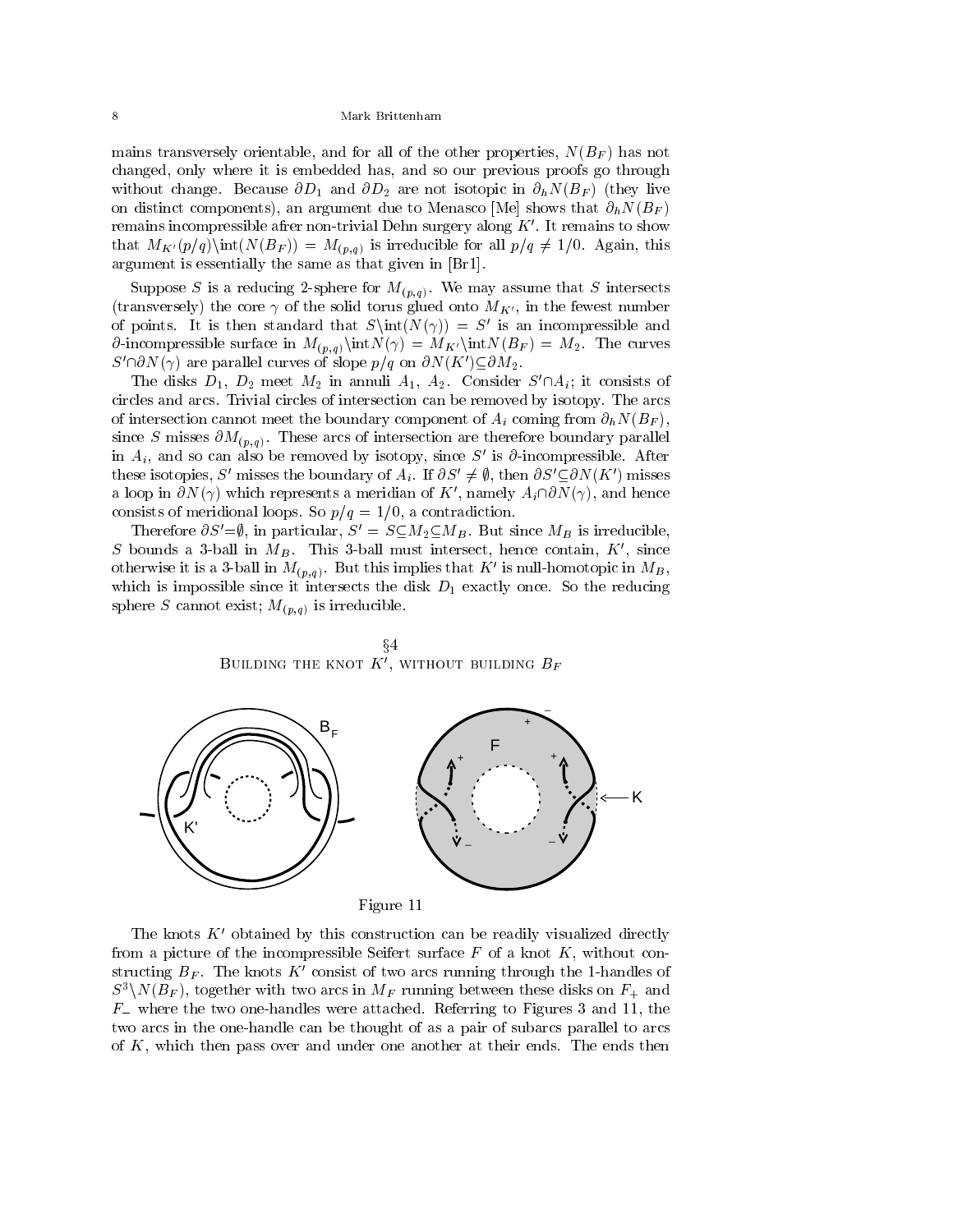reverse direction and pierce the Seifert surface  $F$  in four points (this reversal is required in order to be consistent with the sides of  $F$  which the two 1-handles were attached to). These two arcs are then completed to a knot in any way that misses  $F$  (and, technically, neighborhoods of the two added crossings). The easiest way to determine which way the two original arcs cross each other is to assign a  $+$  and  $\left\langle -\right\rangle$  side to F, and think of one arc remaining slightly on the  $\left\langle -\right\rangle$  side of F, and the other remaining slightly on the  $+$ ' side of F. This gives the correct 'parity' to the two crossings. Said slightly differently, we must make sure that both ends of one arc pierce  $F$  from the same side, the other ends do so from the opposite side, and arrange the added two crossings accordingly.

The ends of these arcs coming from K can then be assigned  $+$ 's and  $-$ 's, marking which side of F they are emerging from; in order to obtain a knot  $K'$ , one then simply needs to join the four ends by arcs missing  $F$ , so that the +'s are joined to the  $-$ 's; see Figure 11.

# $§5$ Some examples

The above construction can be carried out for any incompressible Seifert surface for a knot  $K$ . In the case that  $K$  is the unknot, it is easy to see that all of the knots  $K'$  that one can build can be formed by tangle sum with a certain algebraic tangle; see [Br1]. For more complicated knots, the Seifert surfaces will have non-trivial topology, and so their complements will, as well. We can take advantage of this extra topology to build a much wider variety of persistently laminar knots  $K'$ .



There are (at least) three ways to obtain an incompressible Seifert surface for a knot  $K$ :

(1) run Seifert's algorithm on an alternating projection for an alternating knot  $\lfloor Cr \rfloor$ ;  $(2)$  find a Seifert surface whose genus = (span of the Alexander polynomial for the knot)/2 [S] - in general, genus $(K)$ (span)/2;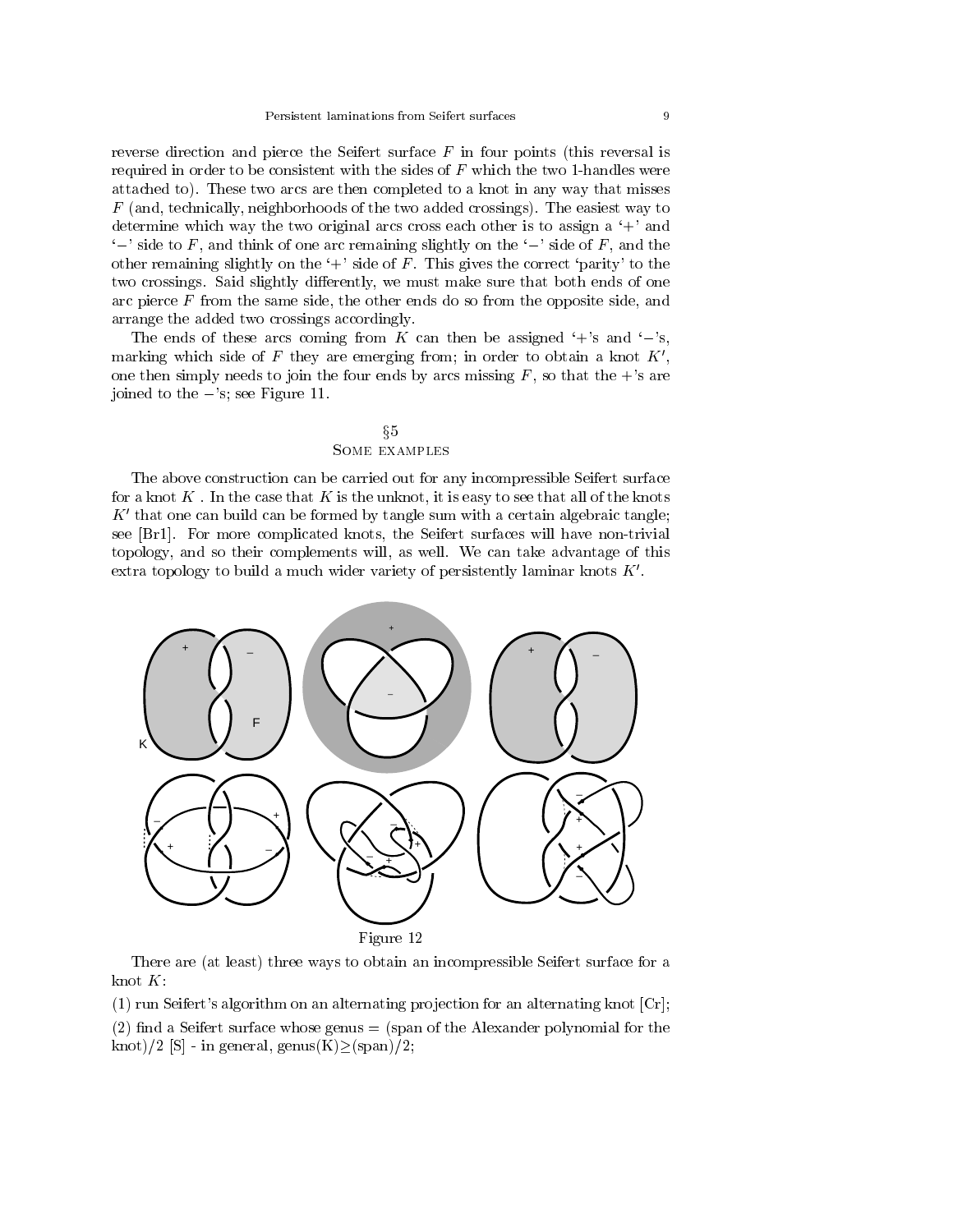(3) build a once-punctured torus whose boundary you  $\frac{\text{know}}{\text{flow}}$  (for other reasons) is a non-trivial knot.

Note: all of these in fact give least genus Seifert surfaces.

If you have a surface which you suspect is least genus (hence incompressible), Gabai's theory of sutured manifold heirarchies [Ga1] can, in principle, prove it is. If you have a surface which you suspect is incompressible, Haken's normal surface theory (see [JO]) can, in principle, prove or disprove it.

We now illustrate this technique for building persistently laminar knots with a few examples.

Figure 12 shows several knots that can be built from the Seifert surface for the trefoil knot. Since the trefoil knot is bered, all of its incompressible Seifert surfaces are isotopic [Th]. The middle picture shows, however, that different pictures of what are really the same surface can be helpful in this construction. The knots built here turn out to be, from left to right,  $9_{46}$ ,  $10_{163}$ , and  $8_9$ .



In Figure 13 we build some examples from the figure-8 knot. The knots we build are, from left to right,  $9_{44}$ ,  $10_{67}$ , and  $10_{146}$ .

Finally, we show how to build an infinite family of knots, by using the same, localized, construction. Figure 14 shows how we can alter a knot in the neighborhood of one of its crossings, if our incompressible Seifert surface appears as in Figure 14a at the crossing. For example, applying this construction to the standard Seifert surface for a  $(2,2n+1)$  torus knot will build the twist knot with  $2n+6$  crossings, i.e., the 2-bridge knots with continued fraction expansion [2,2m] for  $m \geq 3$ .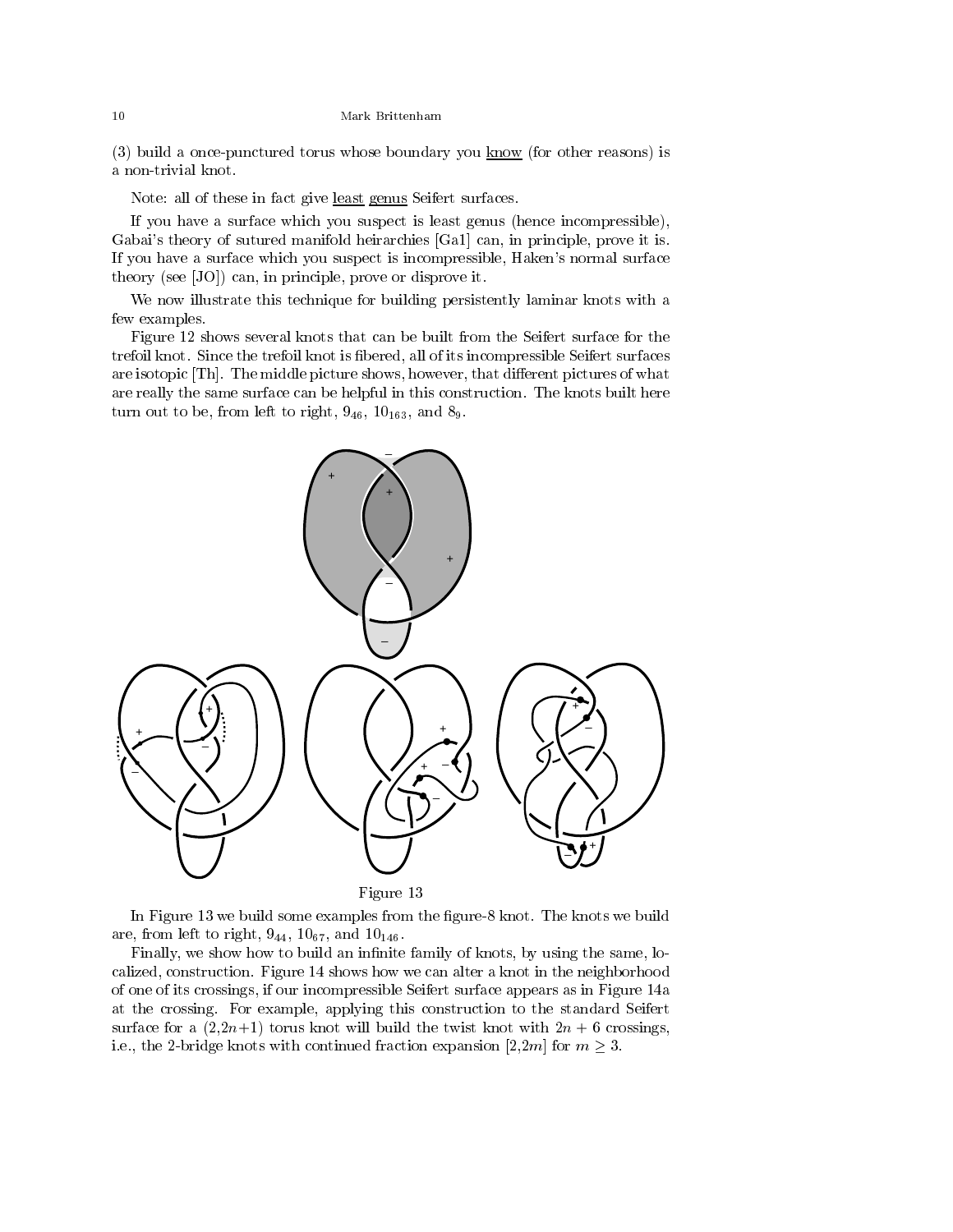

More generally, we can apply this construction to any  $(2,n)$  cable of a knot K, since it is not hard to see that, starting with an incompressible Seifert surface  $F$ for  $K$ , we can stitch together two parallel copies of  $F$ , as in Figure 15, to build an incompressible Seifert surface  $F'$  for the cable. The proof that the resulting surface is incompressible comes from the fact that the 'holes' in our picture can be spanned by product disks, in the terminology of sutured manifold theory; any compressing disk  $D$  for  $F'$  meets these product disks in circles and arcs. The circles can be removed by disk-swapping. (Outermost) arcs, both of whose endpoints are on the same side of the product disk, can be removed by surgering  $D$  along the subdisk each cuts off; one of the two resulting disks must still be a compressing disk for  $F'$ . Finally, arcs running from top to bottom cannot exist, since the top and bottom edges of the product disk are on different sides of  $F'$ . Once  $D$  misses the product disks, its boundary lives on one of the copies of  $F$  that we stitched together; the incompressibility of F then implies that  $\partial D$  bounds a disk in F, hence in F', a contradiction.

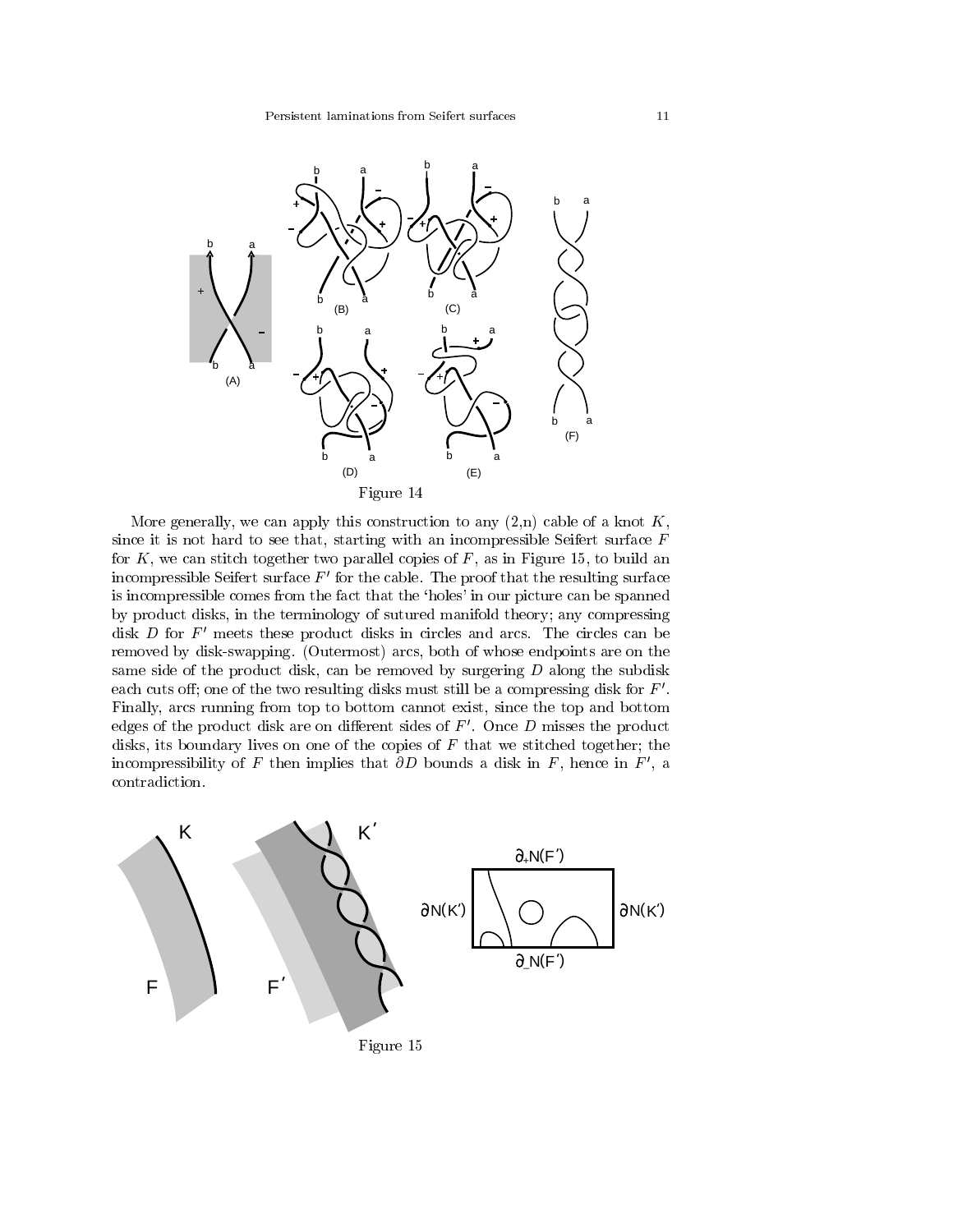This Seifert surface  $F'$  exhibits crossings that we can alter as in Figure 14; the resulting knot is a twisted Whitehead double of our original knot  $K$ . Applying this construction to cables with varying values of  $n$ , including negative ones (which yield the mirror image of Figure 14), yields persistent laminations for slightly less than half of all twisted doubles of  $K$ . Our twist knots above result from applying this construction to a 2-disk spanning the unknot.

Such constructions as above can be carried out in a literally unlimited number of ways. From the point of view of [Br1], for example, we can build a wealth of persistently laminar tangles by removing any ball in the complement of  $B_F \cup D_1 \cup D_2$ meeting our added arcs in a pair of arcs.

In particular, we can continue to add to the list of knots which are known to have strong Property P. The table below lists the knots in the standard knot tables which have so far been shown to have persistent laminations arising from this construction. A zip file containing illustrative projections of these knots, in a form readable by SnapPea [We], can be found at the following web page:

|                    |                     |                     |                     | $\mathbf{6}_1$      |                     |                       |                     |                     |                    |
|--------------------|---------------------|---------------------|---------------------|---------------------|---------------------|-----------------------|---------------------|---------------------|--------------------|
|                    |                     |                     |                     |                     |                     |                       | 8 <sub>1</sub>      |                     |                    |
| $8_3$              |                     |                     | $\mathbf{8}_6$      | 8 <sub>7</sub>      | $\mathbf{8}_8$      | $8_9$                 | $\mathbf{8}_{10}$   | $\mathbf{8}_{11}$   |                    |
| $8_{13}$           | $\mathbf{8}_{14}$   |                     | $\mathbf{8}_{16}$   |                     |                     |                       | $\mathbf{8}_{20}$   |                     |                    |
|                    |                     |                     |                     |                     |                     | 9 <sub>7</sub>        | $9_8$               |                     |                    |
|                    | $\mathbf{9}_{12}$   |                     | $\mathbf{9}_{14}$   |                     |                     |                       |                     | $9_{19}$            |                    |
| $9_{21}$           |                     |                     | $\mathbf{9}_{24}$   | $\mathbf{9}_{25}$   | $9_{26}$            | $9_{27}$              |                     |                     |                    |
|                    | $9_{32}$            |                     |                     |                     | $9_{36}$            | $\mathbf{9}_{37}$     |                     | $\mathbf{9}_{39}$   |                    |
|                    | $\mathbf{9}_{42}$   | $\mathbf{9}_{43}$   | $9_{44}$            |                     | $9_{46}$ $9_{47}$   |                       | $9_{48}$            |                     |                    |
| $\mathbf{10}_1$    |                     | $10_3$              | $\mathbf{10}_4$     | 10 <sub>5</sub>     |                     | $10_6$ $10_7$         |                     | 10 <sub>9</sub>     | $10_{10}$          |
| $10_{11}$          | $\mathbf{10}_{12}$  | $10_{13}$           |                     |                     | $\mathbf{10}_{16}$  | $10_{17}$             | $10_{18}$           |                     | $10_{20}$          |
| $\mathbf{10}_{21}$ | $\mathbf{10}_{22}$  | $\mathbf{10}_{23}$  | $\mathbf{10}_{24}$  |                     | $\mathbf{10}_{26}$  | $\mathbf{10}_{27}$    |                     | $10_{29}$           | $10_{30}$          |
|                    |                     |                     |                     | $\mathbf{10}_{35}$  | $\mathbf{10}_{36}$  |                       | $10_{38}$           |                     |                    |
|                    |                     | $10_{43}$           |                     |                     |                     | $10_{47}$             | $\bf{10}_{48}$      |                     | $\mathbf{10}_{50}$ |
|                    |                     | $10_{53}$           |                     | $10_{55}$           |                     |                       | $10_{58}$           |                     |                    |
|                    | $\mathbf{10}_{62}$  | $\mathbf{10}_{63}$  | $\mathbf{10}_{64}$  | $\mathbf{10}_{65}$  |                     | $\mathbf{10}_{67}$    | $10_{68}$           |                     |                    |
|                    |                     |                     | $\mathbf{10}_{74}$  |                     |                     | $\mathbf{10}_{77}$    |                     | $10_{79}$           | $10_{80}$          |
|                    | $\mathbf{10}_{82}$  | $10_{83}$           |                     |                     | $\mathbf{10}_{86}$  | $10_{87}$             |                     |                     | $10_{90}$          |
| $10_{91}$          |                     |                     | $\bf{10}_{94}$      |                     |                     |                       | $\bf{10}_{98}$      | $10_{99}$           |                    |
|                    | $10_{102}$          |                     | $\mathbf{10}_{104}$ |                     | $\mathbf{10}_{106}$ |                       |                     | $\mathbf{10}_{109}$ | $10_{110}$         |
| $10_{111}$         |                     |                     |                     |                     |                     |                       |                     |                     |                    |
|                    | $\mathbf{10}_{122}$ |                     |                     | $\mathbf{10}_{125}$ | $\mathbf{10}_{126}$ | $\mathbf{10}_{127}$   |                     |                     |                    |
|                    |                     | $\mathbf{10}_{133}$ | $\mathbf{10}_{134}$ |                     | $\mathbf{10}_{136}$ | $10_{137}$            |                     |                     | $10_{140}$         |
| $10_{141}$         |                     | $\mathbf{10}_{143}$ | $10_{144}$          |                     |                     | $10_{146}$ $10_{147}$ | $10_{148}$          |                     | $10_{150}$         |
|                    | $\mathbf{10}_{152}$ | $\mathbf{10}_{153}$ | $\mathbf{10}_{154}$ |                     |                     |                       | $\mathbf{10}_{158}$ | $10_{159}$          |                    |
|                    |                     |                     | $\mathbf{10}_{163}$ | $10_{165}$          |                     |                       |                     |                     |                    |

http://www.math.unt.edu/britten/ldt/knots/knotlst1.html

Combining these results with the results of the constructions listed in the introduction (see [Ga2]), the list of non-torus knots in the standard knot tables which are not yet known to have strong Property P becomes remarkably short; as of this writing, only the knots  $10_{139}$ , and  $10_{161} = 10_{162}$  (the Perko pair) remain.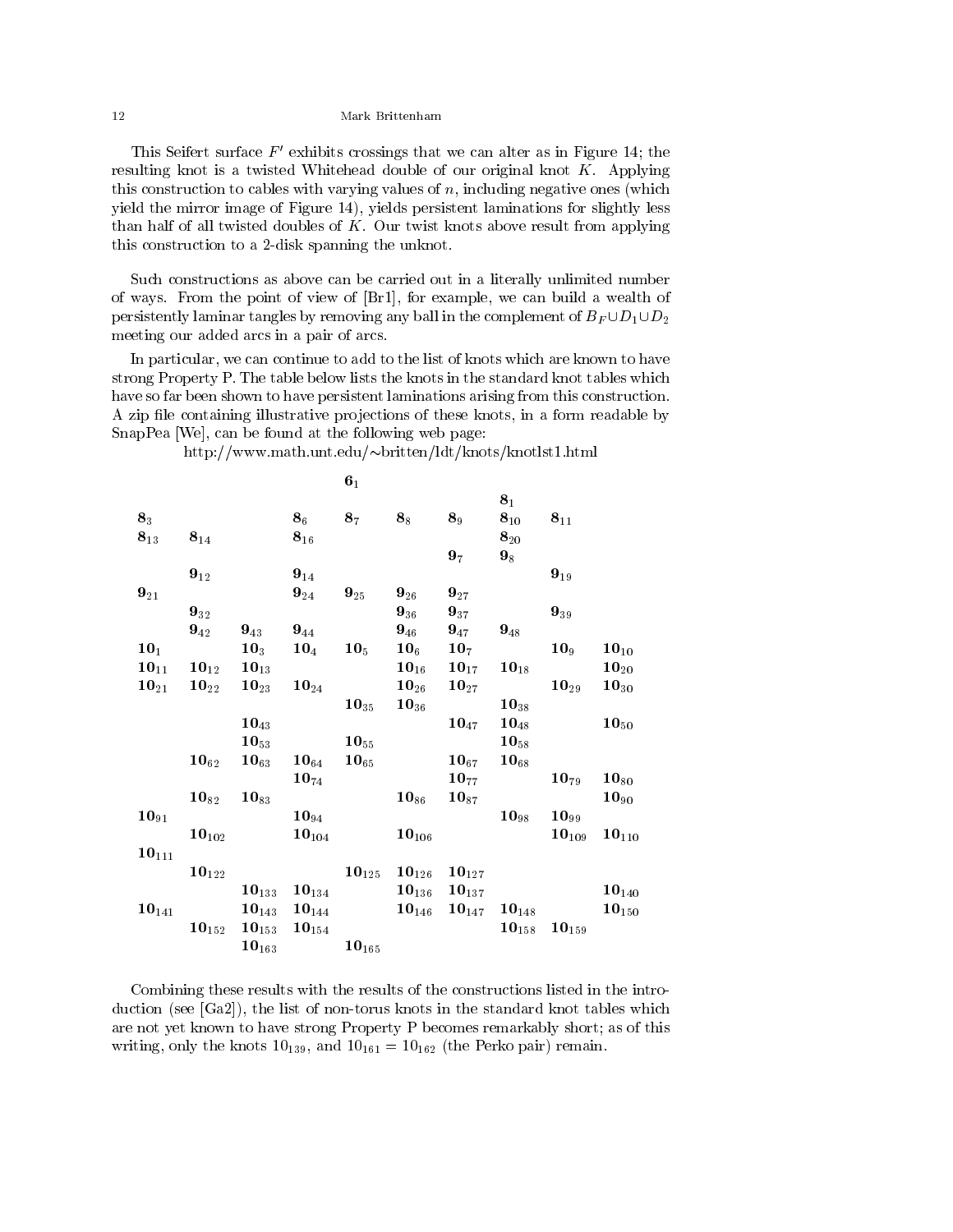# $\S7$ Concluding remarks

It has long been conjectured that all non-trivial knots in  $S<sup>3</sup>$  have Property P, that is, that non-trivial surgery on the knot can never yield a simply-connected manifold. On the other hand, not all knots have strong Property P: torus knots, for example, have surgeries with finite fundamental group, and cabled knots have reducible surgeries. Both of these properties preclude the surgery manifold from having universal cover  $\mathbb{R}^3$ .

The constructions we have described here represent only the simplest non-trivial sort of branched surface in  $5^\circ$ , yet they generate a wealth of examples of knots admitting persistent laminations, and hence having strong Property P. It is clear that much more can be gained, and learned, by applying this construction to other methods of building branched surfaces. This has, for example, been carried out by Hirasawa and Kobayashi [HK], for some other branched surface constructions.

One question that deserves an answer is whether or not every knot with strong Property P admits a persistent lamination. This is probably not the case, most likely because most exceptional Seifert-bered spaces do not admit essential laminations [Br3],[Cl], although they do have universal cover R3 . It is in fact not known that every non-torus alternating knot admits a persistent lamination, although as mentioned in the introduction, they do have strong Property P. There is at least one way to show that a knot does not admit a persistent lamination [BNR], but it requires knowing that one of the surgery manifolds is the `right' kind of graph manifold. Whether or not this is the case for any alternating knot might be an interesting topic of study.

Another question which we can answer is whether or not, for all of the knots we can construct by this method, the surgery manifolds are in fact all Haken, i.e., contain an incompressible closed surface. This construction can easily generate a 2-bridge knot from certain other 2-bridge knots; for example, our last construction generated twist knots from 2-bridge torus knots. Since a 2-bridge knot exterior contains no closed, non- $\partial$ -parallel incompressible surfaces [HT], it follows [Ha] that all but finitely many Dehn surgeries on these knots are non-Haken.

### Acknowledgements

The author wishes to thank Rachel Roberts and Ramin Naimi for several helpful conversations during the preparation of this work.

### **REFERENCES**

- M. Brittenham, Persistently laminar tangles, preprint.  $[Br1]$
- [Br2] , in preparation.
- $\Box$ , Essential laminations in Seifert-fibered spaces, Topology 32 (1993), 61-85.  $[Br3]$
- [BNR] M. Brittenham, R. Naimi, and R. Roberts, Graph manifolds and taut foliations, J. Diff. Geom. <sup>45</sup> (1997), 446-470.
- [Cl] E. Claus, Essential laminations in closed Seifert-bered spaces, Thesis, Univ. of Texas at Austin (1991).
- [Cr] R.H. Crowell, Genus of alternating link types, Annals of Math. <sup>69</sup> (1959), 258-275.
- [De] C. Delman, Essential laminations and Dehn surgery on 2-bridge knots, Topology Appl. <sup>63</sup> (1995), 201-221.
- [DR] C. Delman and R. Roberts, Constructing essential laminations in alternating knot exteriors, to appear. riors, to appear.
- [Ga1] D. Gabai, Genera of the arborescent links, Memoirs of the AMS <sup>339</sup> (1986), 1-98.